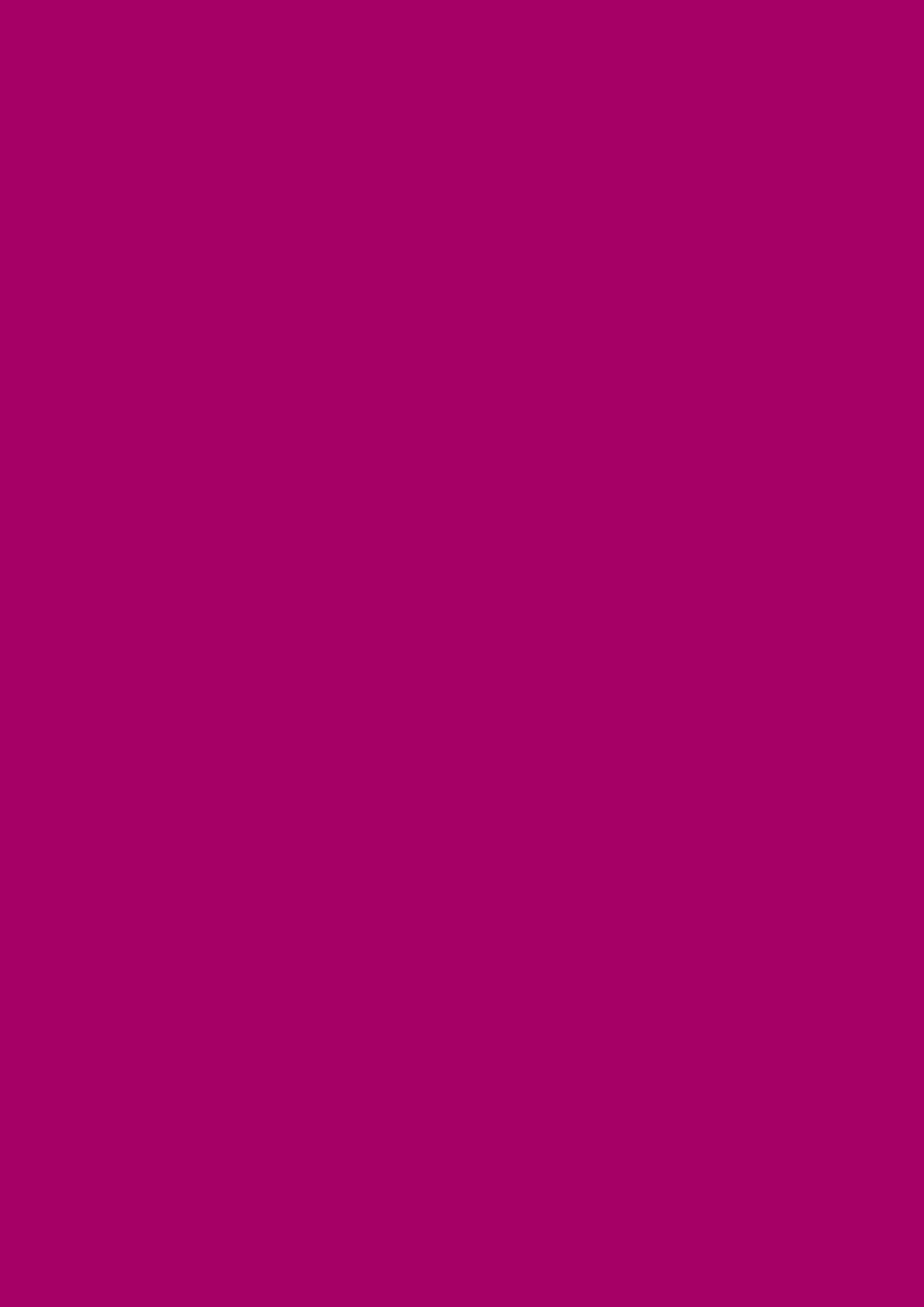### **Who we are**

Employers For Childcare Charitable Group aims to make it easier for parents with dependent children to get into work and to stay in work.

Established in 1998 as a community project, the organisation has grown to encompass a campaigning charity and two successful Social Enterprises.

### **What we do**

Our range of charitable services aims to support families, they include:

**Research, Policy and Lobbying** – We undertake both qualitative and quantitative research which provides us with the evidence to lobby Government on childcare, family and work related issues.

**Family Benefits Advice Service** - Our specialist Advisors carry out personalised benefits checks for parents and better off calculations to ensure that every parent is claiming all the financial help they are entitled to, particularly with the cost of childcare. We also deal with queries on all childcare and work related issues.

To fund the work of the Charity we operate several Social Enterprises:

### **Employers For Childcare Vouchers**

Since 2004 we have been working with employers across the UK to offer the Childcare Voucher scheme to help parents save money on the cost of registered childcare.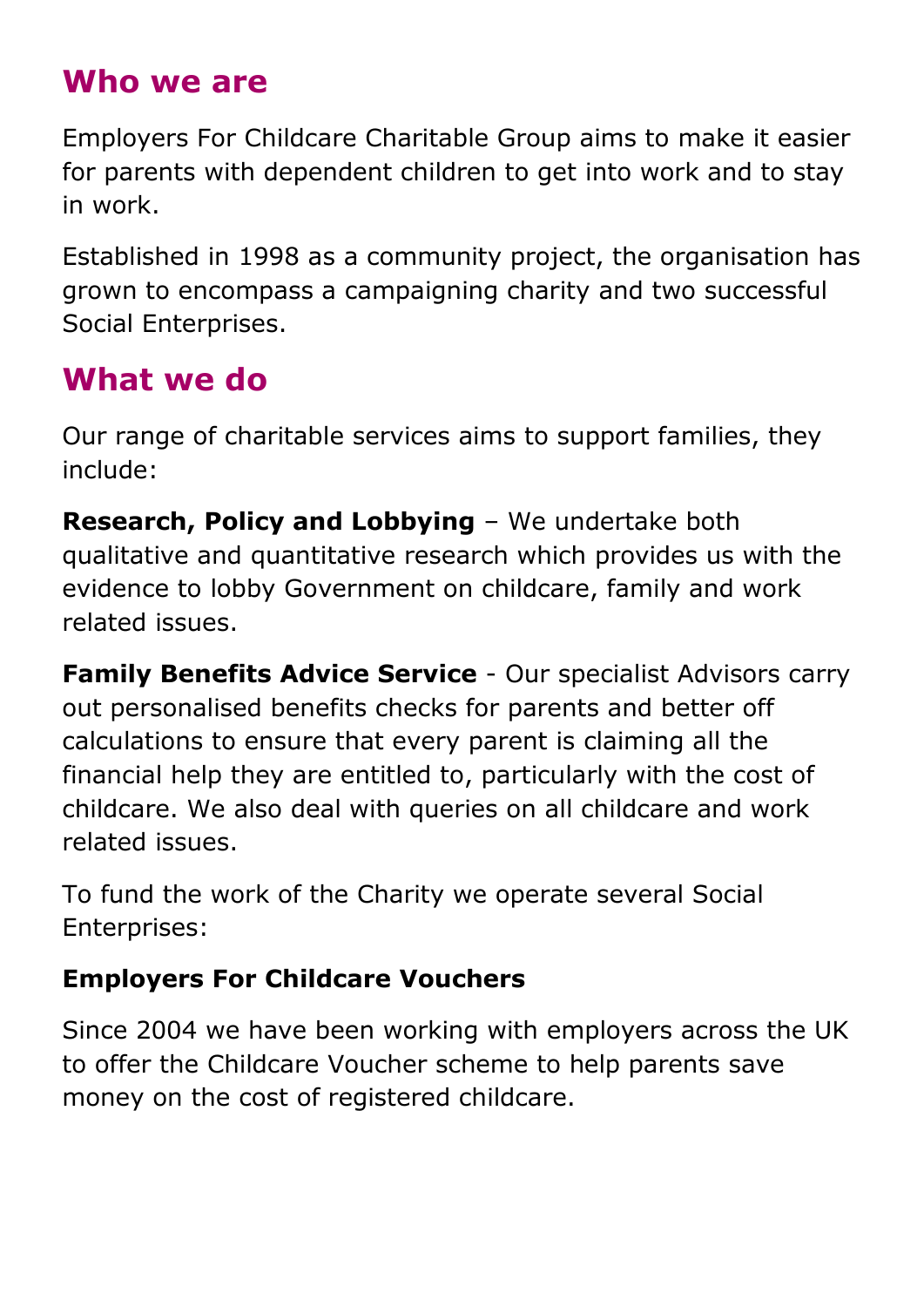### **Employers For Childcare Solutions**

Through our Childcare Solutions business we provide employment opportunities for those interested in a career in childcare. We provide an Approved Home Childcare service to parents and recruitment services to day nurseries and other childcare settings. We also offer a unique childcare service to parents of children with a disability.

### **Blaris Training Solutions**

Blaris Training Solutions provides training to childcare providers, parents and employers. Popular courses include Paediatric First Aid and Promoting Positive Behaviour.

### **Social Business is good business!**

100% of the profit made from our Social Enterprises is donated to fund our charitable services.

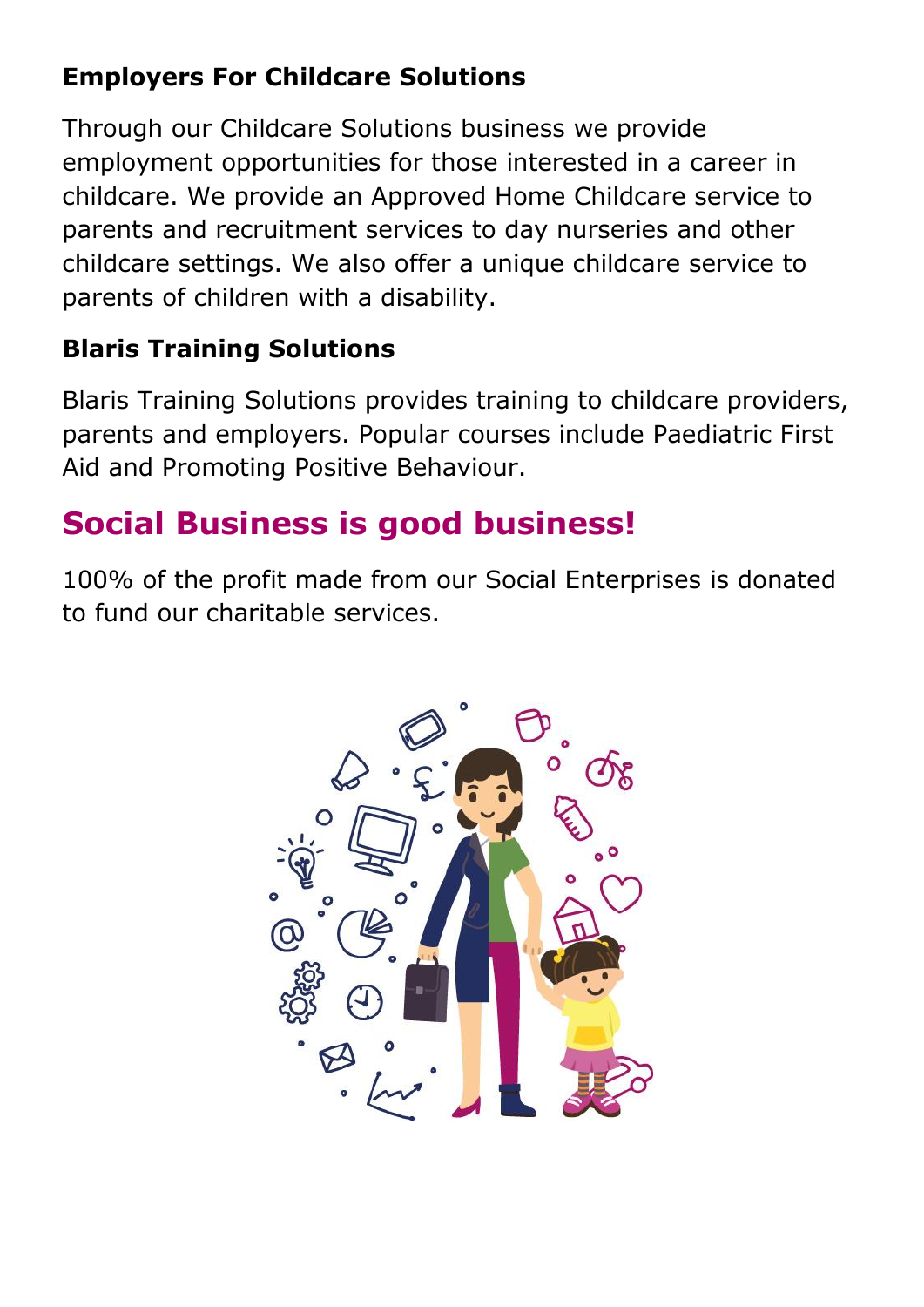### **Key asks**

This manifesto sets out the issues that must be addressed in the next Programme for Government for the benefit of parents and families, but also the local labour market and economy. Each of our key asks are based on areas of need which are evidenced by our own work and research.

### **1) Address the problems associated with childcare provision urgently**

We were encouraged that a commitment to develop an up-to-date Childcare Strategy was given in the Programme For Government 2011-15 and that the Executive made its first steps towards addressing the problems associated with childcare through the Bright Start Framework in 2013. Last year the Executive launched a consultation on a full Childcare Strategy for Northern Ireland.

The draft document highlighted some of the main concerns and issues about existing childcare provision, such as unaffordability, inflexibility and under-provision. The consultation closed on the 13 November and we are disappointed that a full strategy is not expected until April 2017.

Childcare is both a social and an economic issue. Our annual Childcare Cost Surveys clearly show that the cost of childcare acts as a barrier to employment. Indeed, in 2015 46% of our 5,000 respondents commented that they had reduced their working hours or left work altogether due to the high cost of childcare.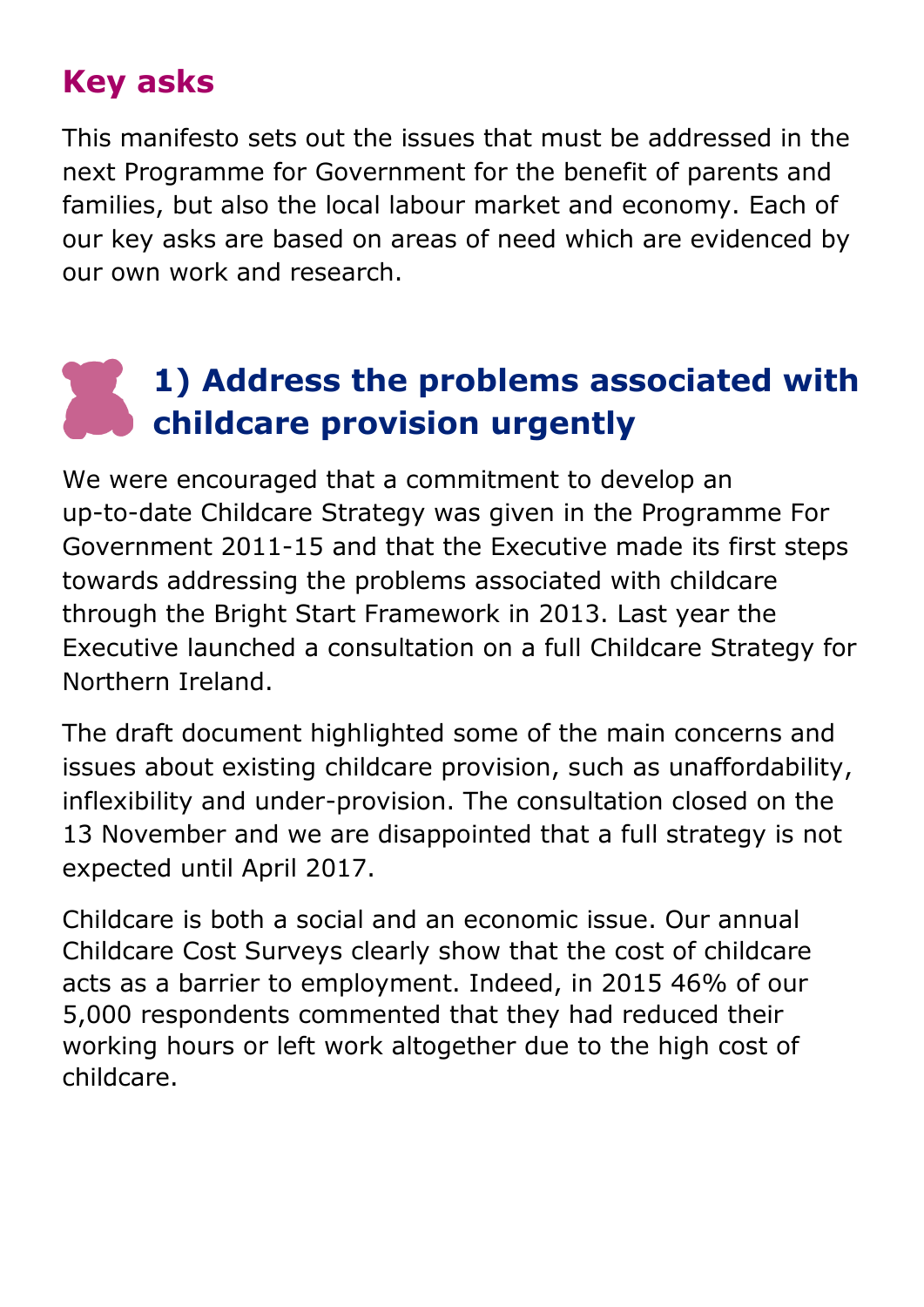The existing system of childcare makes it difficult for parents to access childcare through unaffordability and inflexibility. Our results show that this puts pressure on family finances, wellbeing and the older generation. The Executive should prioritise childcare as an issue which needs urgent action.

### **Actions:**

- *Publish and implement the Childcare Strategy as a matter of urgency.*
- *Ensure adequate funding is available to finance the strategy.*

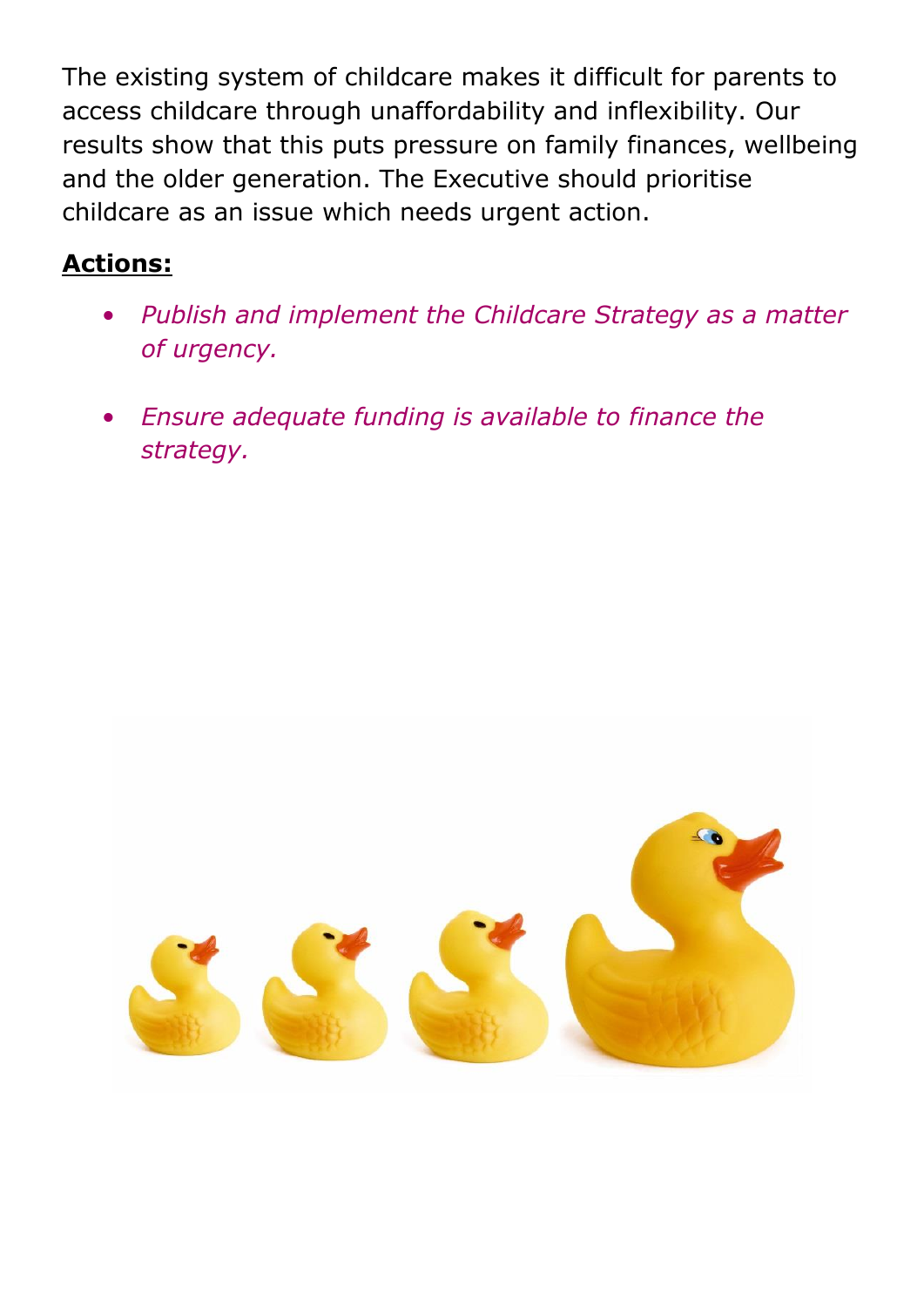

### **2) Raise awareness of the financial help available to families**

There are a wide range of family benefits and entitlements available to families. At a time when finances are tight for many households, it is important that parents are claiming all the support they can to make ends meet. Yet, last year 51% of parents in our annual survey could not say with certainty that they were claiming all the financial help available to them.

Furthermore, the cost of childcare is a significant monthly payment for families. 61% of parents told us that they struggled with their childcare bill either throughout the year or at some point during it. 56% said that their childcare bill placed them under increased financial pressure. More worryingly, 24% of parents regularly relied on credit cards, loans, overdrafts or payday loans in order to meet their childcare bill.

There is help available to families with the cost of childcare, through the Childcare Voucher scheme and the childcare element of Working Tax Credit. Both these forms of help come directly from the UK Government and not the Northern Ireland block grant.

Employers For Childcare operates the Family Benefits Advice Service which provides parents with information and personal advice on their entitlements. Our service is well-established, but we have limited resources to promote it widely enough to ensure that all parents are fully aware of their entitlements.

There are many more parents who could be availing of support but are unaware of their entitlements.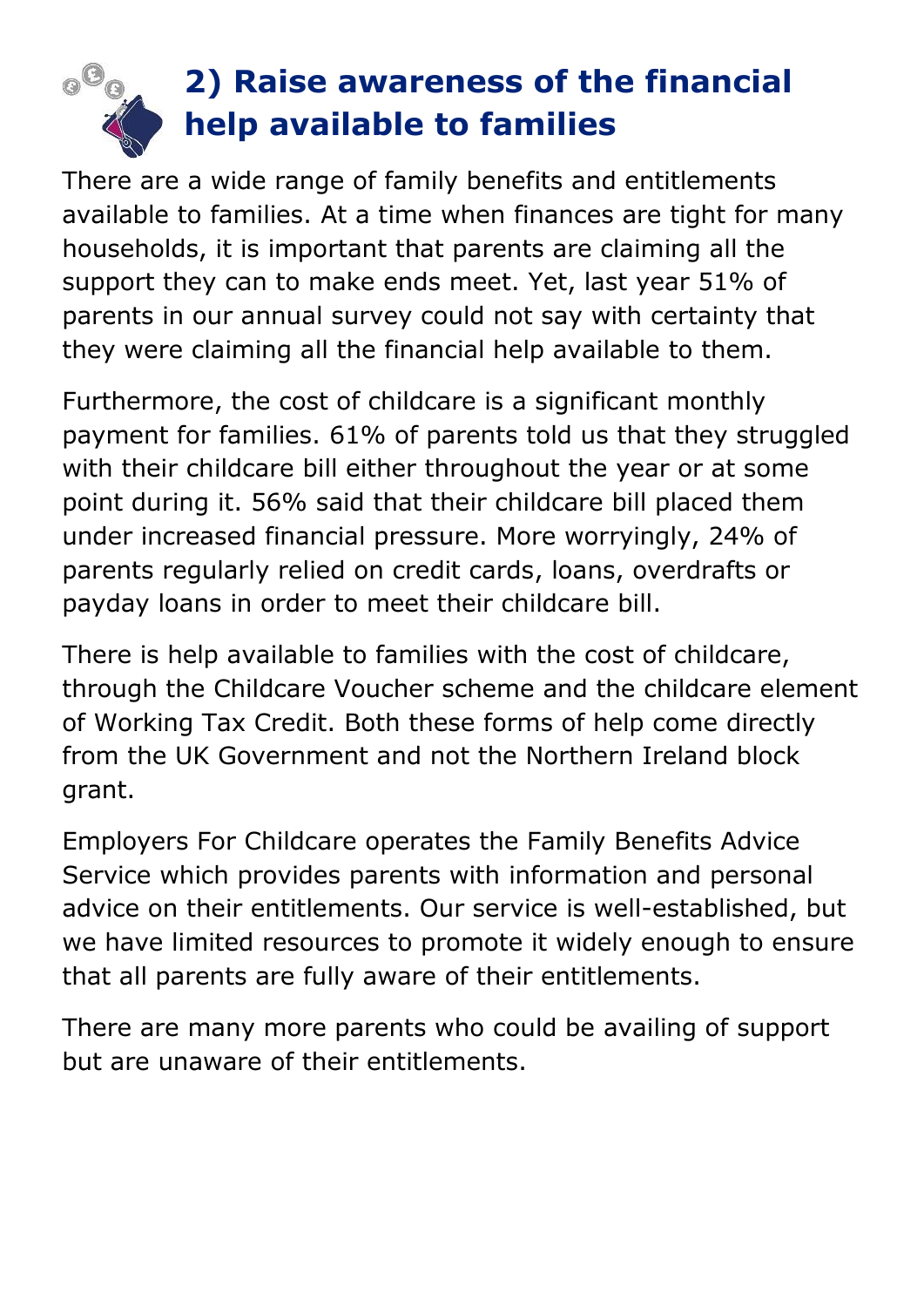#### **Actions:**

- *A commitment to ensure that all parents are aware of the financial support available to help them with the cost of childcare.*
- *Implement a wide ranging, multi-platform, promotional campaign, similar to the 'Make the Call' campaign, targeted at parents.*

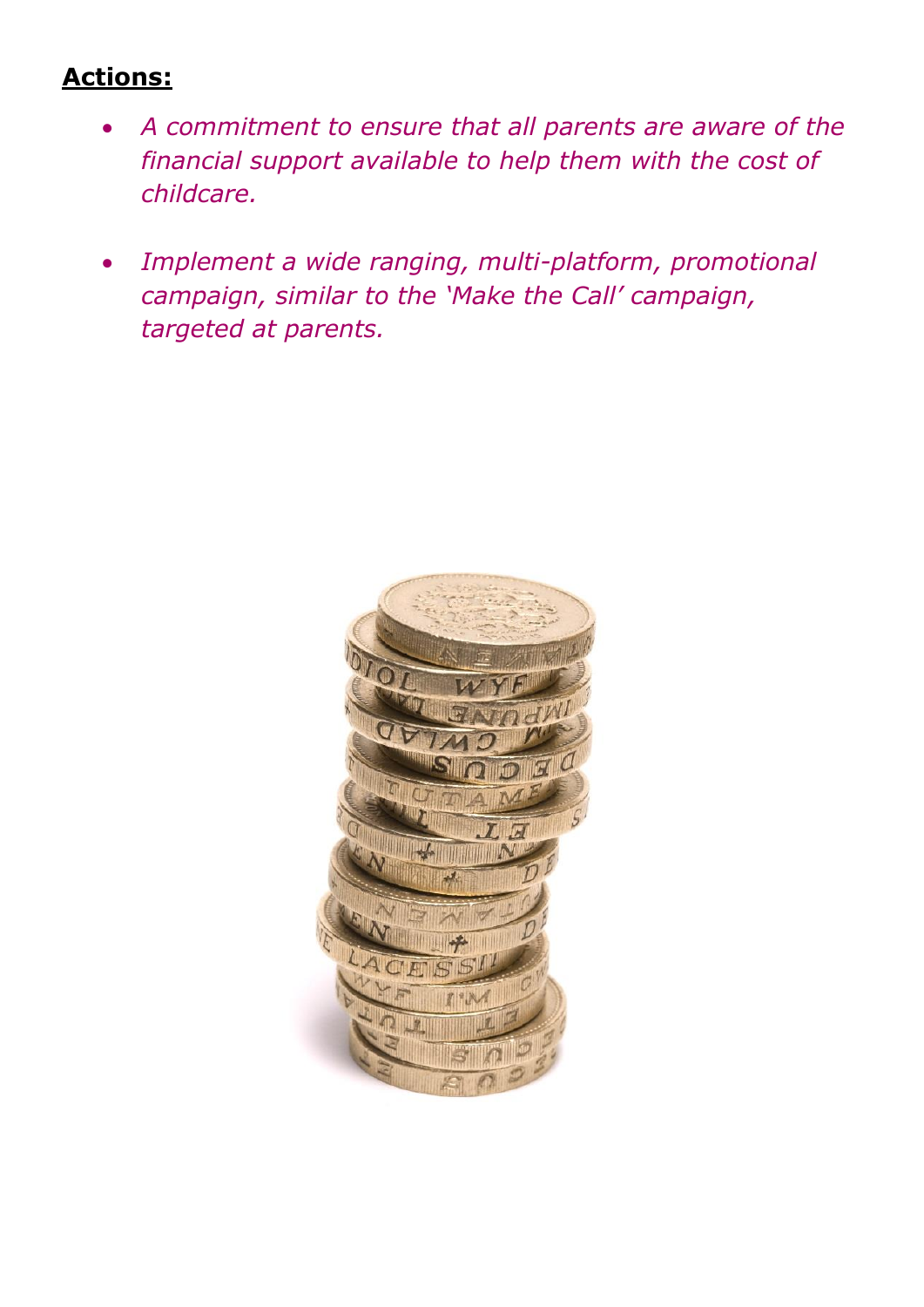### **3) Encourage the use of Family Friendly Working Policies**

Each year Employers For Childcare holds the Family Friendly Employer Awards which celebrate and showcase some of the best family friendly employers in Northern Ireland. Although some employers offer innovative and forward thinking policies for their staff, many others offer little or no support for working parents.

Our Striking the Balance report, launched in 2015, clearly shows the difficulties parents face in reaching a suitable work-life balance. Staggeringly, 91% of our 4,200 respondents commented that it is difficult to combine work commitments with family responsibilities. More concerning however was that 77% of parents agreed that it was more difficult to progress or develop a career after having children.

On a positive note, employees with supportive employers were more satisfied with their work-life balance. The benefits of supporting employees to help reach this balance include increased productivity, staff motivation and loyalty – a win-win for employers and employees.

Beyond those employers who do very little to facilitate working parents are those who actively discriminate against parents, particularly during maternity. Statistics released by the Equality and Human Rights Commission state that 54,000 women in Great Britain suffer as a result of maternity discrimination each year.

The Equality Commission for Northern Ireland is currently working on developing a similar report for Northern Ireland. Maternity discrimination is unlawful and more action needs to be taken to prevent women being discriminated against during and after pregnancy.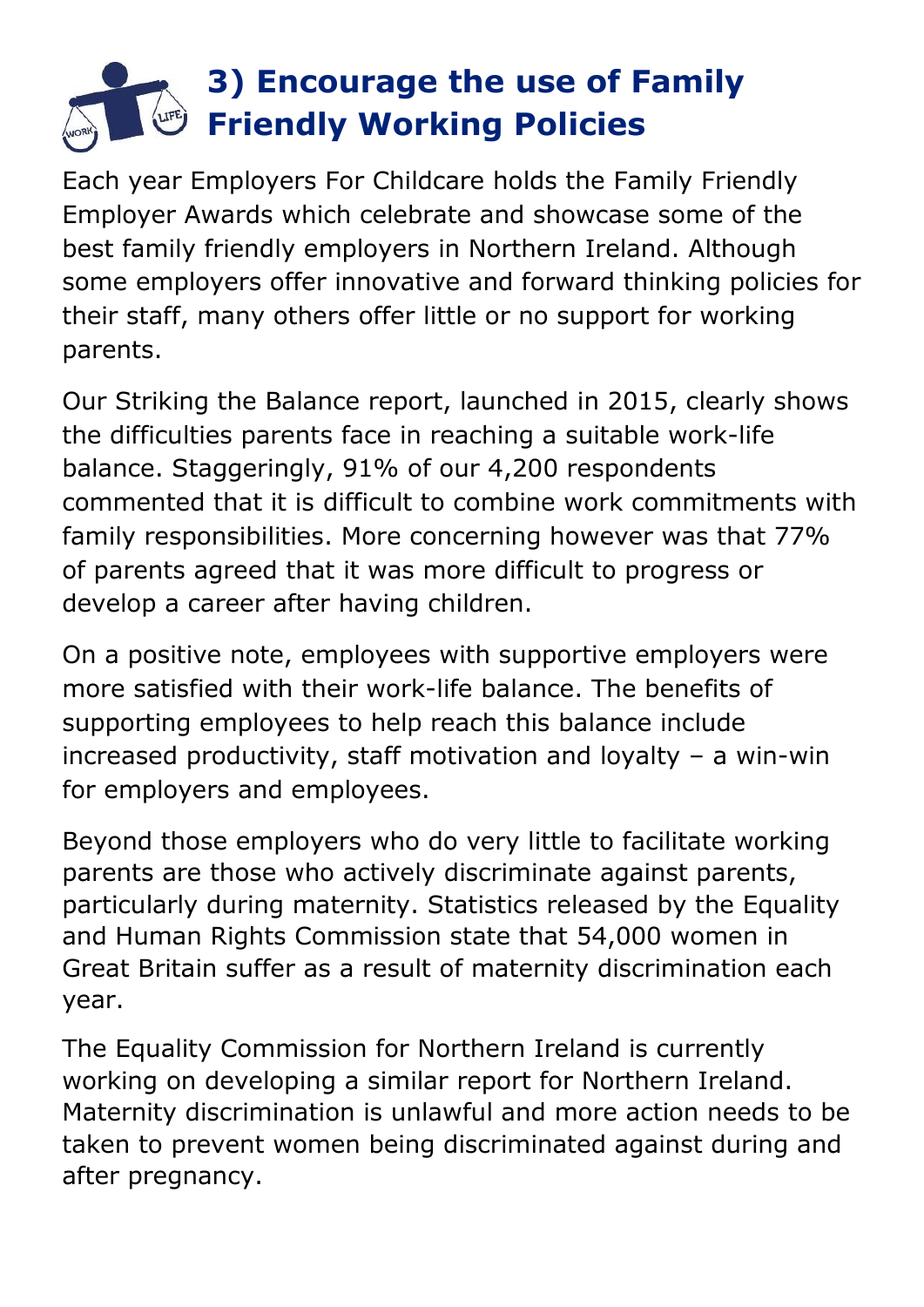#### **Actions:**

- *Promote and encourage employers to implement family friendly working policies.*
- *End maternity discrimination by taking on board and implementing the proposals outlined in the forthcoming ECNI report.*

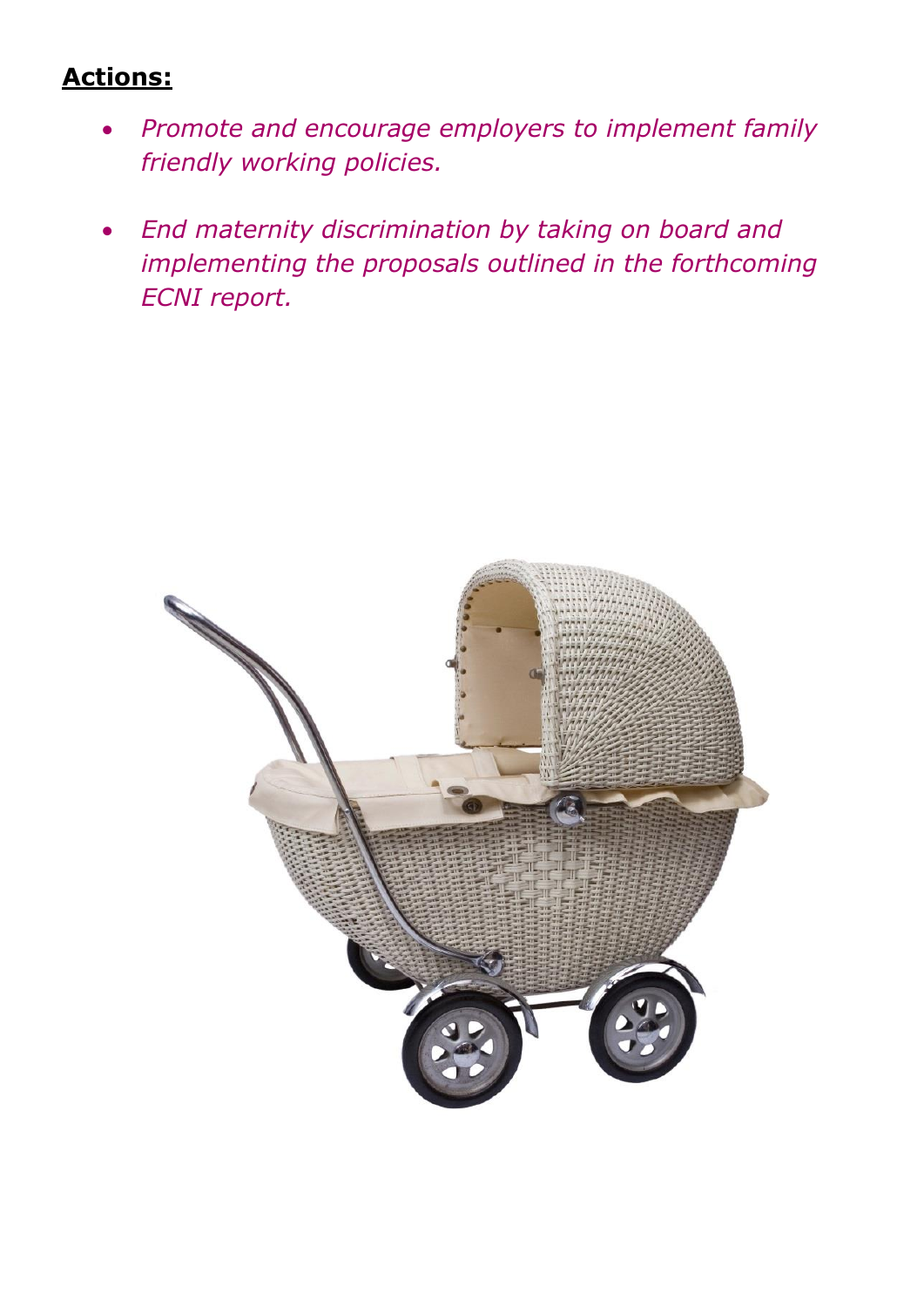### **4) Support the growth of Social Enterprise**

Northern Ireland has a vibrant and innovative Social Enterprise sector. Social Enterprises are businesses set up for social good. Their aim in turning a profit is to fund their charitable activities and as such these organisations benefit the local economy and labour market while also addressing key social issues.

In England there has been a Social Value Act in place since 2012. The Act obliges all public bodies to consider how the services they procure will improve the economic social and environmental wellbeing of the area.

In Northern Ireland no such measure exists. Annually around £3 billion is spent on procuring public services, and rather than weighting decisions on social and economic impact, tenders are awarded on price. This is an ineffective use of public money.

Since June 2008 Employers For Childcare has been financially independent and has invested £3 million of its own monies, generated through trading activities in the open market, into the local community through the provision of free family services. These services support local parents, helping to increase families' incomes and improve children's outcomes. Despite our proven impact, we are a Social Enterprise which has lost tenders for public services due to the heavy weighting given to price. Investing public funds in social business is more value for money as it has a double impact.

### **Actions:**

 *Introduce legislation similar to the Social Value Act in Northern Ireland.*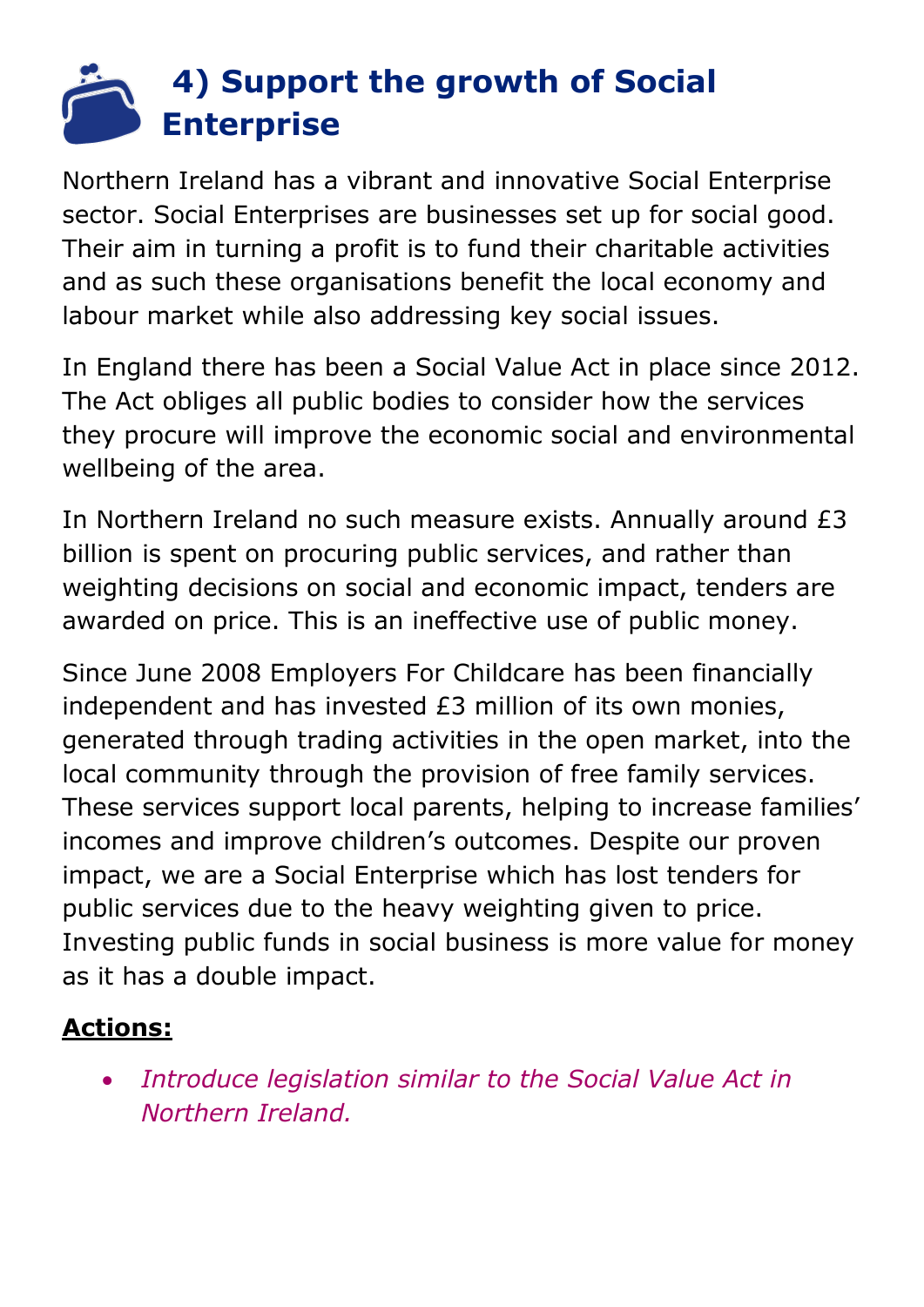## **5)** Tackle economic inactivity

The Economic Inactivity Strategy, which launched in April 2015, has not been fully implemented due to budget pressures. It was reported in November 2015 that only one of the 11 projects which make up the strategy has been taken forward.

The strategy was developed to tackle Northern Ireland's high rates of economic inactivity; currently almost 28% of working age adults are inactive, compared to the UK rate of 22%.

The rate of economic inactivity is a long standing problem in Northern Ireland. The strategy aimed to work with those who are economically inactive due to family commitments. For many years Employers For Childcare Charitable Group has been working with parents to help them to access work and stay in work. We recognise the challenges that parents face in finding suitable work, balancing their work and family commitments and the barriers which can prohibit work altogether, such as the lack of affordable childcare.

From our own experience of working with parents we recognise that for many the decision to leave work is a last resort. Indeed statistics included in the strategy's consultation showed that over 81,000 people are economically inactive due to family commitments. 18% of this group wanted to be in work and contribute to the economy. This equates to 14,500 people who are inactive but would like to be in work. Measures which will support and enable this group to return to work are welcomed.

### **Actions:**

 *Funds should be made available to implement the Economic Inactivity Strategy.*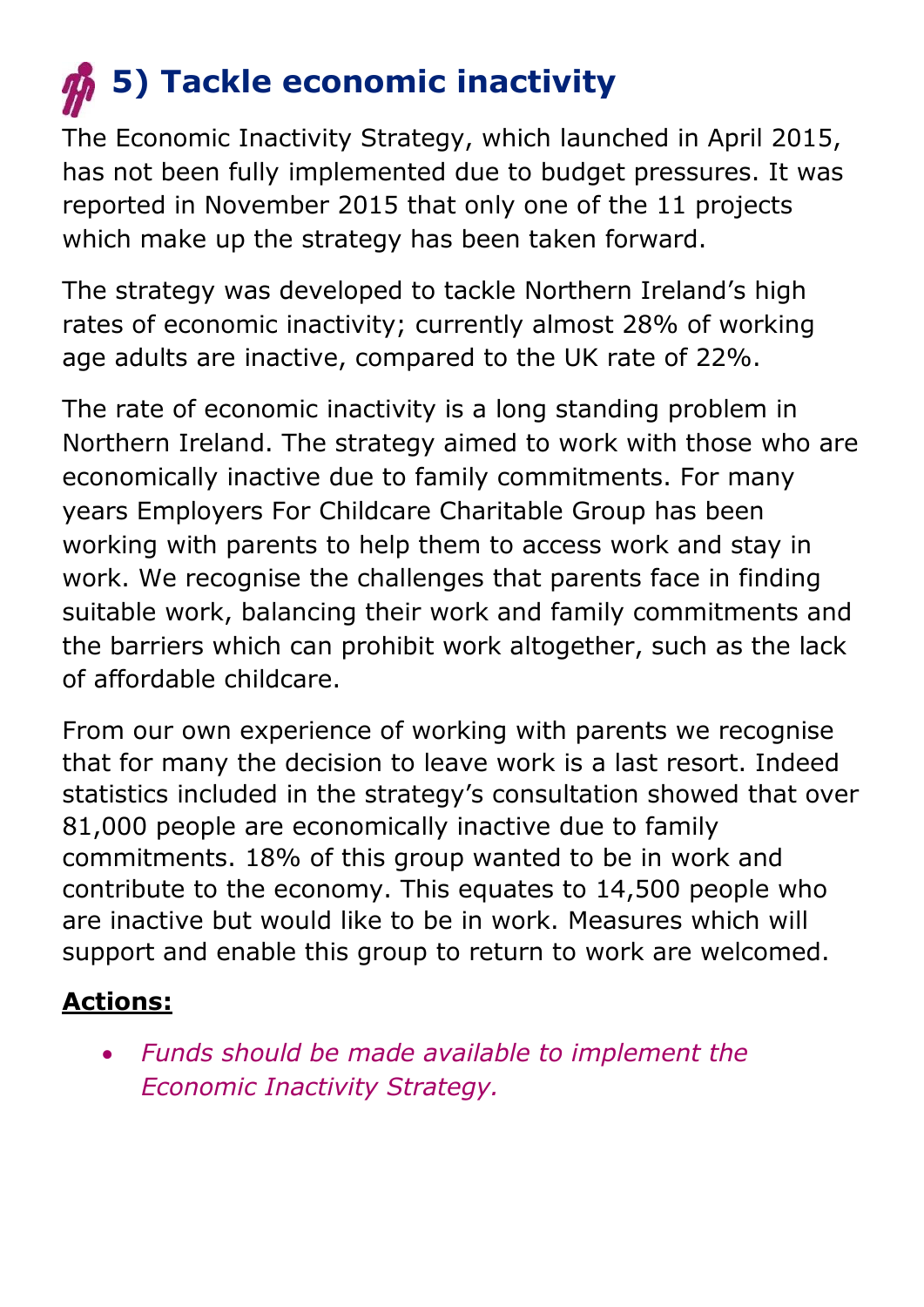#### **Summary of proposed actions:**

### **1) Address the problems associated with childcare provision urgently**

- Publish and implement the Childcare Strategy as a matter of urgency.
- Ensure adequate funding is available to finance the strategy.

### **2) Raise awareness of the financial help available to families**

- A commitment to ensure that all parents are aware of the financial support available to help them with the cost of childcare.
- Implement a wide ranging, multi-platform, promotional campaign, similar to the 'Make the Call' campaign, targeted at parents.

### **3) Encourage the use of Family Friendly Working Policies**

- Promote and encourage employers to implement family friendly working policies.
- End maternity discrimination by taking on board and implementing the proposals outlined in the forthcoming Equality Commission for Northern Ireland report.

### **4) Support the growth of Social Enterprise**

 Introduce legislation similar to the Social Value Act in Northern Ireland.

### **5) Tackle economic inactivity**

 Funds should be made available to implement the Economic Inactivity Strategy.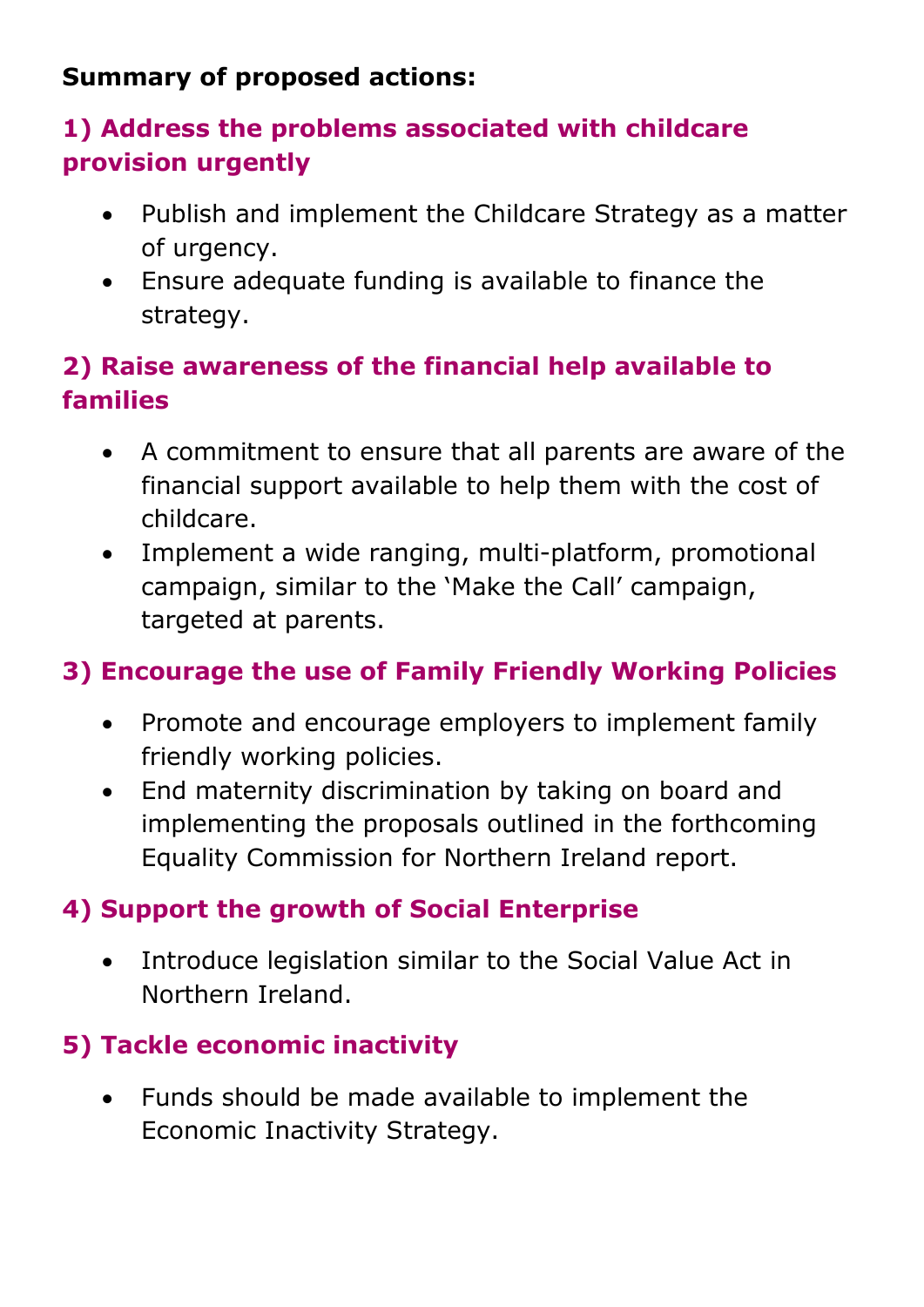"At Employers For Childcare Charitable Group we are committed to supporting local parents and families. This manifesto sets out the key social policy areas that we feel must develop in order for our Assembly to proactively meet the needs of families in Northern Ireland. Without political will and policy development change will not happen.

We are calling on our local politicians to put families first by investing in vital services, creating supportive workplaces, tackling economic inactivity and growing the Social Enterprise sector".

### **Marie Marin, CEO, Employers For Childcare Charitable Group**